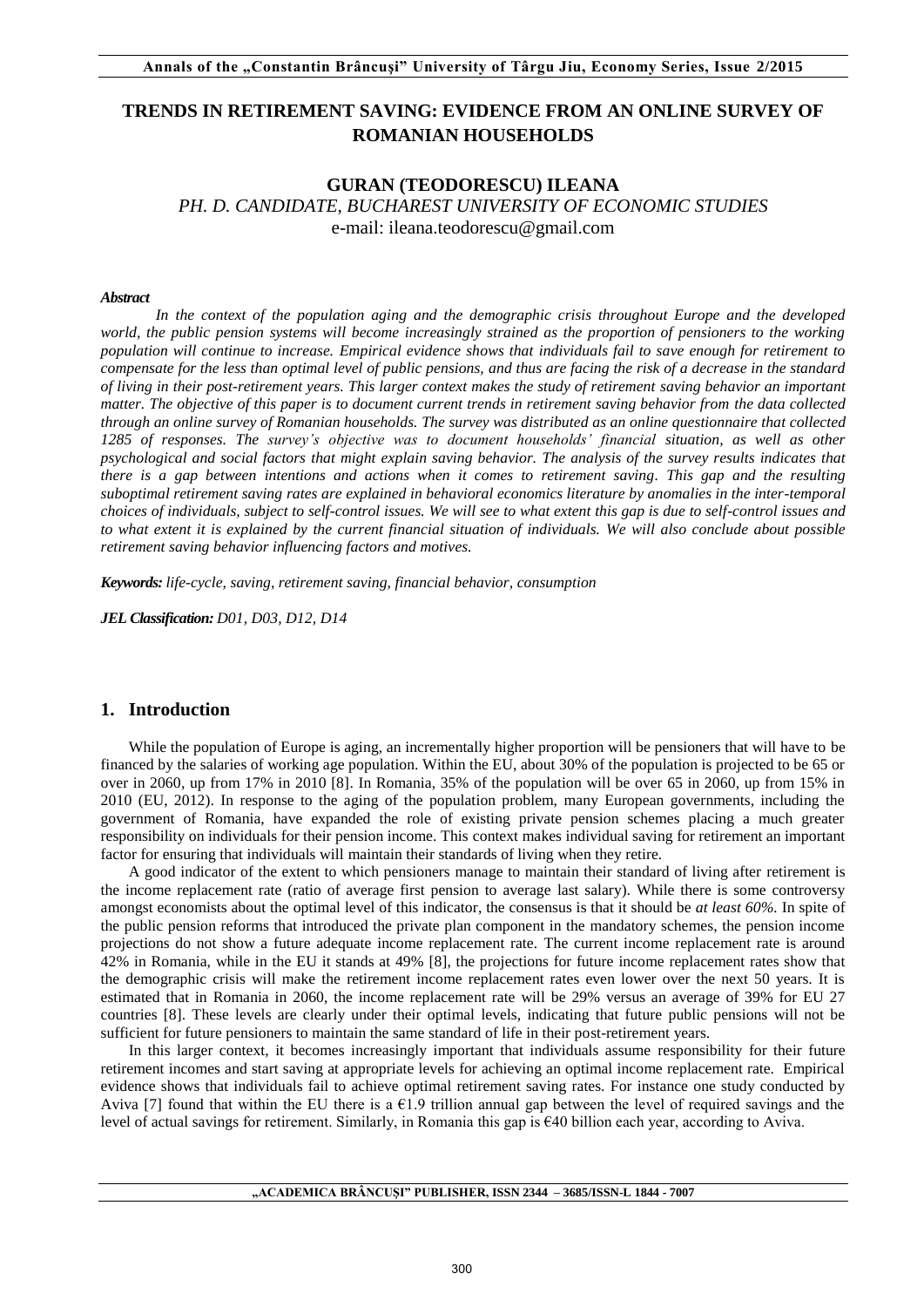### **Annals of the "Constantin Brâncuşi" University of Târgu Jiu, Economy Series, Issue 2/2015**

### **2. Research methodology & objectives**

In the larger context of the demographic crisis and the dire projections for income replacement rates in EU in general, and in particular in Romania, the objective of the research described in this paper was to understand the current trends in individuals' saving behavior in general, and the retirement saving behavior in particular, in Romania.

The study methodology consisted of a survey questionnaire tool, distributed online to randomly selected users. The survey asked a number of questions about current income, current financial situation or ability to meet current expenses, general saving behavior, retirement saving behavior, wealth and debt, and asset choices. The survey collected 1285 responses from individuals with a median personal income of 440 EUR, mean age of 41 years old, median household income of 795 EUR and a mean number of household members of 2.8. Compared to the general population of Romania, where the median household income is 580 EUR, this survey respondents are wealthier, which is normal considering that they are online users in the first place. The age distribution of the survey respondents was slightly skewed to the left, compared with the distribution of the total population of Romania which is slightly skewed to the right, meaning that a larger number of survey respondents were less than 40 years old compared to the population at large. Consequently, caution should be exercised when extrapolating conclusions from this survey results to the larger population of Romania. However, in spite of its sampling shortcomings, this survey allows for a good understanding of some important factors that affect saving behavior.

A primary objective of this study was to quantify information about individuals' financial situation and wealth and to link this information to behavioral characteristics. In the first part of the questionnaire, the saving capability of survey respondents is assessed by asking them how much money they have at the end of the month, after paying all current expenses. Saving behavior in general and retirement saving behavior in particular are influenced directly by the saving capability, as it was found in other studies [2]. In the second part of the questionnaire, respondents are asked o series of questions about their saving behavior and motives.

A secondary objective of the study was to compute the net saving rate, starting from wealth and borrowings, but it failed in this respect due to high nonresponse rates to these questions. However, the respondents were asked *what are their current and desired saving rates* are or what should they be, therefore some conclusions can still be drawn, but to what extent the actual saving rates are consistent to declared ones cannot be inferred from the data. This study adds value to current available research by providing some important data about general saving and retirement saving rates, general saving motives, saving rules and asset choice behavior.

### **3. The theories of saving**

According to Keynes' "*fundamental psychological law"* derived from observations of consumers' saving and consumption behavior, consumption and saving depend on the level of income: "*men are disposed, as a rule and on the average to increase their consumption as income increases, but not by as much as the increase in their income*" [1]. In contrast to Keynes' theory, Modigliani in his the Life-Cycle Model postulated that savings depend on the demographic structure of the society rather than on the level of income. According to Modigliani's theory that dominated economic thinking for decades, individuals, acting as perfectly rational agents, are balancing consumption and savings throughout their lives, maximizing a function of life-time expected utilities [3]. Therefore, consumption should be smoothened throughout individuals' life-time. The theory states that young individuals in their 20's and 30's are going through a period of negative saving while borrowing against future income, then in middle-age they are starting to accumulate wealth and after retirement they start to decumulate their wealth. One important assumption in Modigliani's theory is the absence of bequests. This saving and consumption pattern allows individuals to smoothen their consumption throughout their lifetime, having a relatively similar standard of living before and after retirement.

Since the 80's, Modigliani's theory has come under attack due to the lack of empirical evidence [1]. First of all, the evidence shows that elderly people continue to save a relevant portion of their income and often do leave large bequests to their children. Second, pensioners' level of consumption quite often drops dramatically after retirement due to the lack of proper savings to ensure a similar consumption pattern after retirement. Other studies show that young people actually have positive saving rates.

In recent literature, consumption and saving decisions are analyzed as inter-temporal choices where self-control is an important element. This concept was largely discussed by Shefrin and Thaler that defined self-control as "*a trade-off between immediate gratification and long run benefits*"[6]. There is an individual cost associated with self-control and this type of internal conflict is not present in the choice people use to involve when they decide between a white shirt and a black shirt. Contrary to neoclassical theory that treats inter-temporal choice as any other choice, behavioral theory maintains that people tend to put more value on immediate consumption than to future consumption and spend their earnings instantaneously, resulting in less than optimal savings for future events, such as retirement. It is said that people are *time-inconsistent* and have *self-control* problems when it comes to their consumption and saving behavior.

Many individuals are aware of this shortcoming and try to cope with self-control issues by making *rules of thumb*, such as depositing a fixed amount every month in a life-insurance product or by creating *mental accounts* and treating money differently depending on mental labeling. For example, regular income is more likely to be consumed that an

#### **"ACADEMICA BRÂNCUŞI" PUBLISHER, ISSN 2344 – 3685/ISSN-L 1844 - 7007**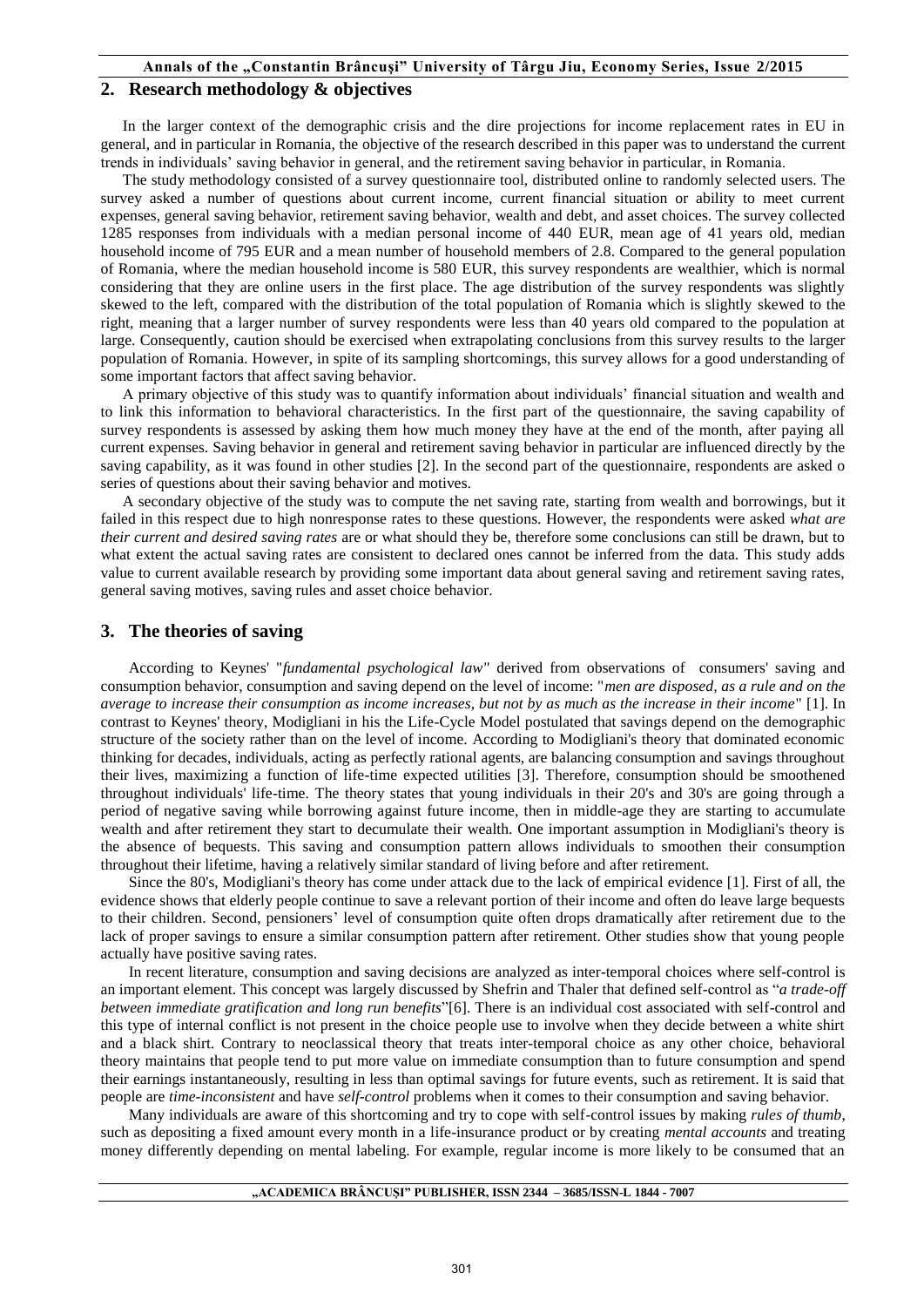#### **Annals of the "Constantin Brâncuşi" University of Târgu Jiu, Economy Series, Issue 2/2015**

unexpected bonus. The concept of *rules of thumb* and *mental accounting* is a new concept from behavioral economics [6]. Shefrin and Thaler modeled the behavioral features highlighted above and mathematically defined several propositions that predict consumer saving behavior. For example, in prediction number 4 of the model they say: "*In the absence of sufficiently large Social Security and pension programs, retirement consumption will be less than preretirement consumption*" [6] implying that people miss their retirement saving targets predicted by Modigliani.

## **4. Saving capability**

As Keynes observed, the propensity to save is influenced by the individual financial situation. In order to assess individuals'' financial situation, at the beginning of the survey, respondents are asked how well do they cope with current expenses. They are asked to pick among 5 choices gradually going from  $\mu$  *have enough money*" to  $\mu$  *never have enough money*". In Figure no. 1, we analyze the saving capability, defined as the availability of disposable income after paying current expenses. The darker the chart is, the better the financial situation of the respondent. The age groups with the best financial situation are the 25-39 years old group and the 65+ years old group. In the 25-39 years old group 46% of respondents say that they have often or always enough money, whereas in the 65+ years old group 55% of respondents are in this situation. These two groups of respondents are the most capable of saving.



Figure no. 1. **Saving Capability by Age**

Saving capability actually results in higher saving rates, or any savings for that matter, as we can see in Figure no. 2 below. In this figure we can observe that individuals declaring a saving rate of above 10% have the highest saving capability. In the 10%+ saving rate, more than 88% saying they often or always have money left after paying for current expenses.



Figure no. 2. **Saving Rate by Saving Capability**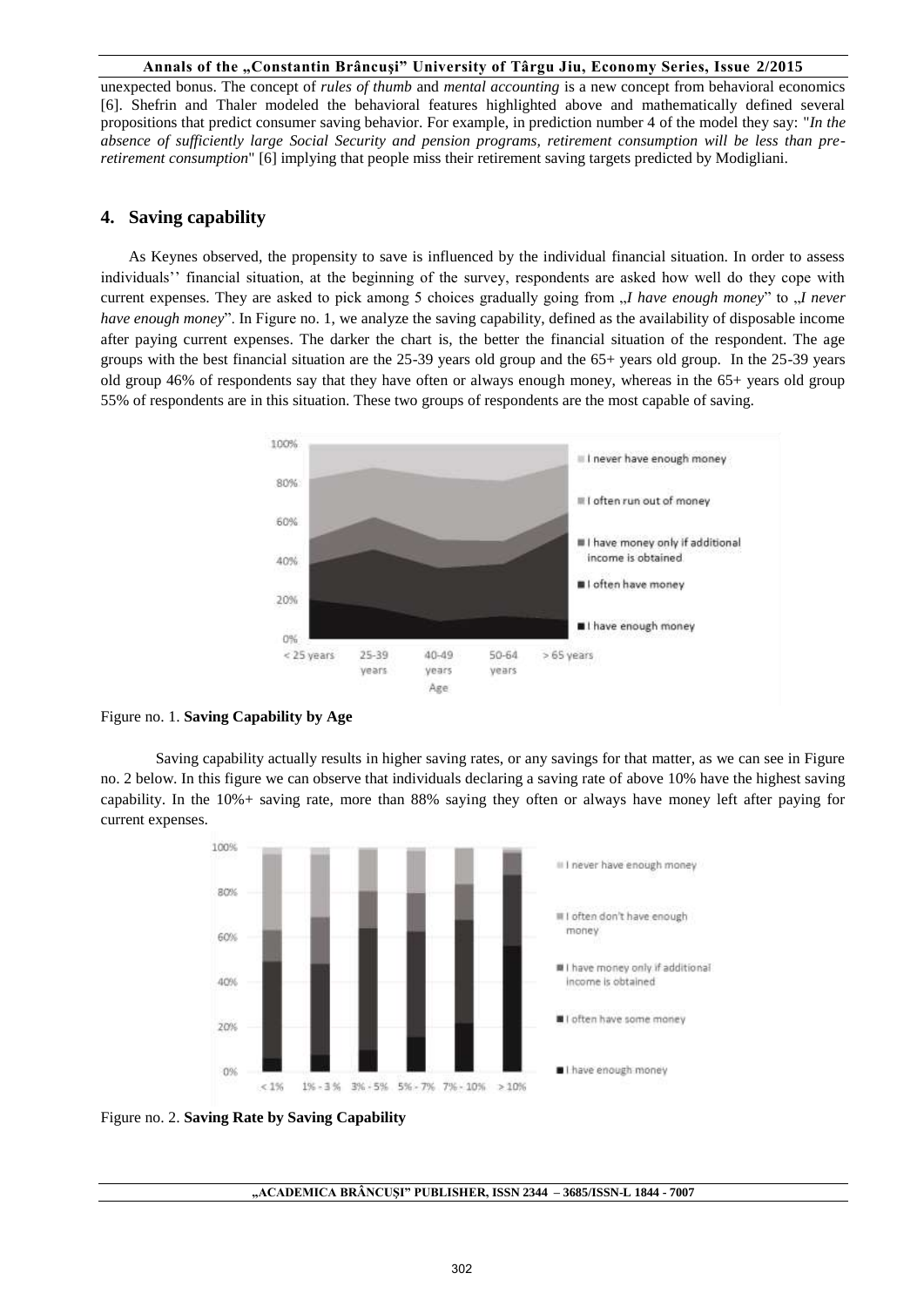### **5. Saving behavior**

Due to the fact that people often save for general purposes and retirement may happen to be one of them, before asking specific questions about their saving for retirement habits, individuals have to respond questions about their saving behavior in general. In Romania in particular, where retirement plans are in their early years, many individuals are believed to save for retirement using various other asset accumulations, such as bank deposits, real estate, valuables or even cash. People many place mental labels on such savings, but these products are not always formerly named retirement" products; therefore it is hard to determine the exact proportion of retirement saving in general savings. After asking general questions about saving behavior, respondents are asked to make an effort to separate savings for retirement purposes from other savings.

### **5.1. General saving behavior**

Although financial capability is one important factor in saving behavior, it is not the only influencing factor. It has been argued [5] that *<sub>i</sub>in the process of identification of the determinants of saving one must not focus their attention only on demographic and economic variables. The propensity to save may be influenced by cultural factors or by the financial education of the population.*" Trying to identify especially the cultural behavioral factors affecting the saving behavior, in the following parts of the questionnaire, respondents were asked to respond to a series of behavioral questions. After assessing the respondents' saving capability, they were asked to choose among five statements defining their current saving behavior (Figure 3). They could choose from options such as  $J$  *regularly make deposits in saving accounts*" to "*I don't want save, I want to enjoy life*". About 28% of respondents could be classified as regular savers, making monthly deposits of some sort, while about 45% could be classified as non-savers, saying they either don't have enough money to save or they don't want to save and rather want to enjoy life. The remaining 27% could be either savers or nonsavers, depending on their current financial circumstances. This group declared they save only if they have money left at the end of the month.



Figure no. 3. **Respondents Distribution by Behavioral Factors**

The net saving rate is computed in the economic literature by dividing household net savings to disposable income. This survey aimed to determine net savings by asking questions about wealth and debt, however due to high nonresponse rates and/or unreliable responses, it failed to compute a reliable net saving rate. Respondents were nevertheless asked *what is their saving rate* and the following analysis is based on respondents net saving rates estimates. When looking at Figure no. 4 below, we can see that the largest proportion of savers are amongst the 25-39 age group, and the older than 50 groups. This chart does not confirm Modigliani's theory that individuals have virtually no savings in their early years and at old age. The proportion of savers in each group does not vary that much by age, the number of savers being somewhere between 30-40% for age groups, indicating that there is something else than age that influences saving behavior.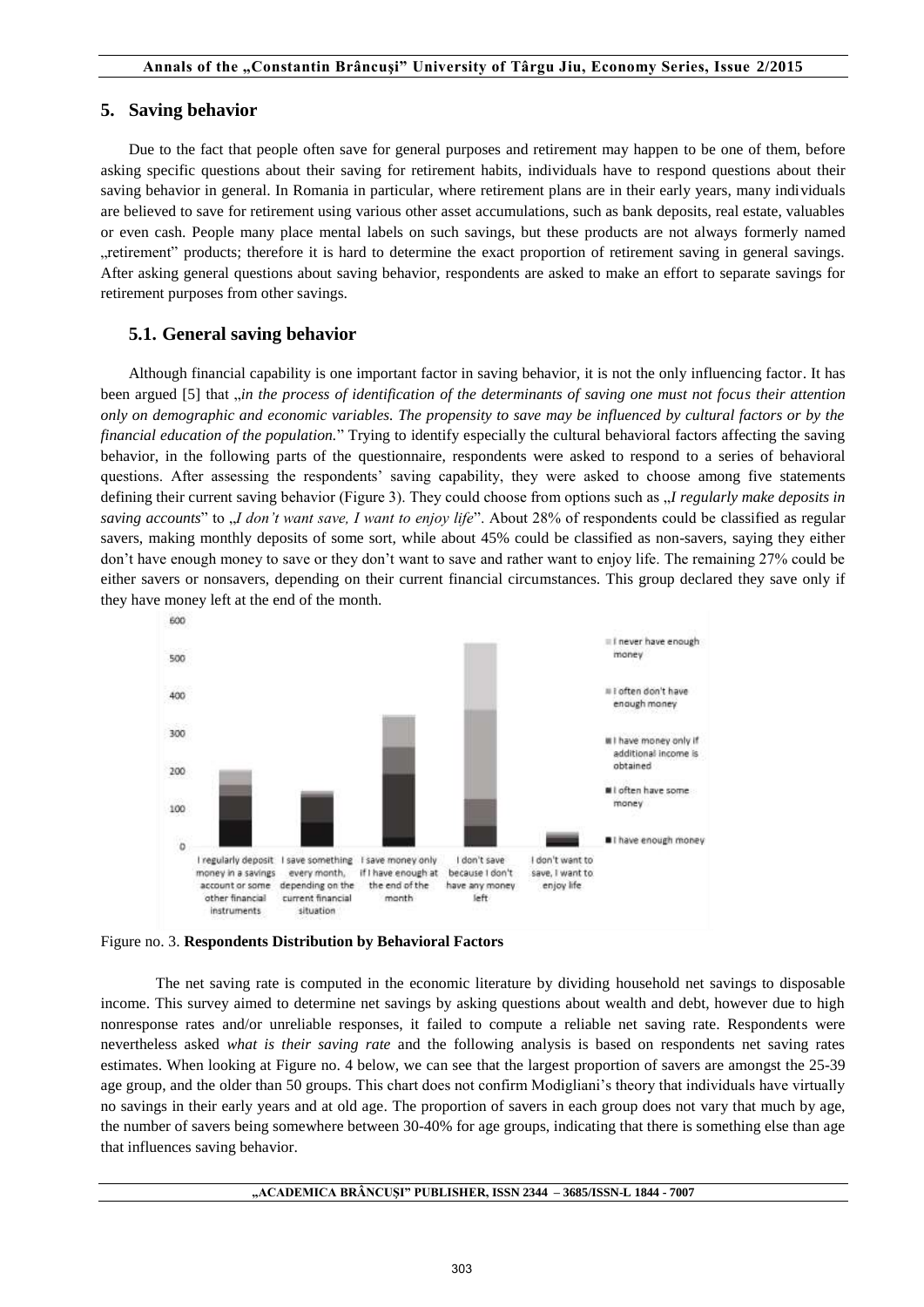

Figure no. 4. **Saving Rate by Age**

Survey respondents were also asked how much they save, as a percent of current income. For ease of obtaining responses, they were asked to choose from several intervals rather than give their estimations. When computing an estimated average saving rate by age groups, we don't see major differences in the different age groups. In the <25 and the 65+ groups the average estimated saving rate is 7%, slightly higher than the 6% estimated in the other groups, contrary to Modigliani's prediction of saving rates.

When asked about their saving motives (Table no. 1 below), the most important saving motives for young groups (under 40) are buying a home, having a reserve, vacations and major acquisitions. Respondents in the 50+ groups say that the most important saving motives are helping kids or grandkids, having a reserve, buying a house, and for old age provision. About 20% of the 50+ groups say that they are saving in order to leave a bequest, which is in contradiction with Modigliani's prediction of not bequests.

| <b>SAVING MOTIVE / AGE</b> | $25$ | 25-39 | 40-49 | 50-65 | $65+$ |
|----------------------------|------|-------|-------|-------|-------|
| For buying a home          | 15   | 38    | 31    | 29    | 15    |
| For having a reserve       | 15   | 38    | 31    | 29    | 15    |
| For reimbursing debt       | 13   | 23    | 18    | 18    | 5     |
| Old age provision          | 8    | 27    | 30    | 27    | 5     |
| For vacations              | 21   | 29    | 19    | 18    | 15    |
| For major acquisitions     | 18   | 29    | 20    | 19    | 15    |
| For helping kids/grandkids |      | 24    | 25    | 32    | 30    |
| For leaving a bequest      |      | 15    | 16    | 20    | 20    |

Table no. 1. **Saving Motives by Age**

(% of respondents for which the respective motive is important or very important)

After getting a general overview of respondents saving behavior and motives, in the second part of the survey respondents are asked a series of questions about retirement savings.

## **5.2. Retirement saving behavior**

Survey participants are asked how much they are saving for retirement (as a percent of current income) and how much they think they should save, revealing that there is a gap between intended and actual behavior. In Figure no. 5 below, we can see that the majority of respondents (55%) are placed above the diagonal line, meaning that they think they should save more than they actually do. About 43% of respondents actually save at their desired rate of retirement saving, whereas a small group of outliers (3%) save more than they think they should.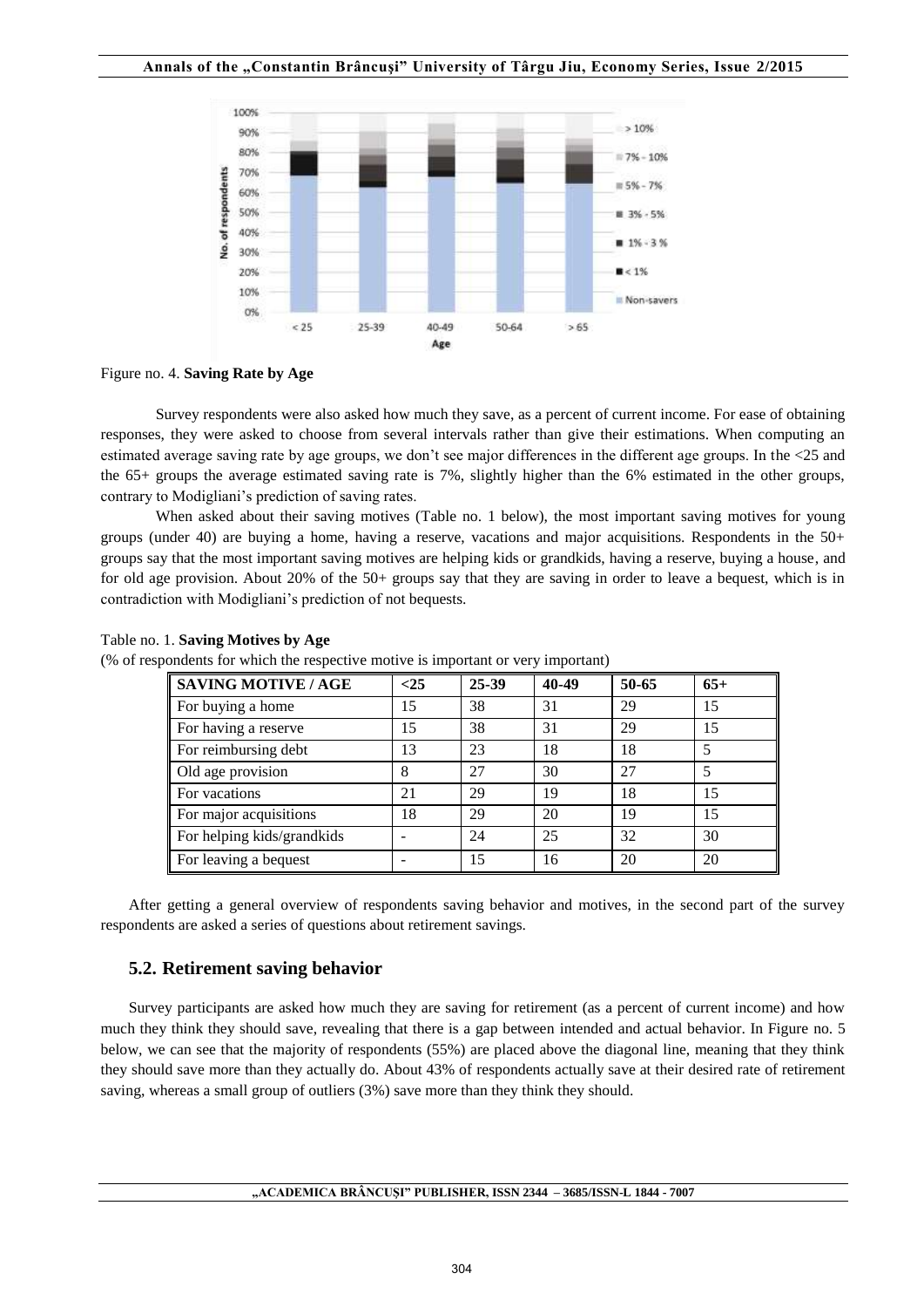

Figure no. 5. **Actual vs. Intended Saving Behavior**

Individuals that declared they should save more than they actually do, are asked why they think they fail to meet their plans. An overwhelming majority (82%) chose reasons related to saving capability (*I don't have enough money after paying the bills, I have too much debt, or my mortgage payment is too high*). Only 6% say they "*spend too much*" and 12% say they are *"not thinking about the future*", leading us to attribute to them *self-control* issues discussed in the behavioral theories. When asked if they are planning to save more for retirement in the future, 60% say they do so.

The declared retirement saving rate for the 25-49 years old groups is 4.2% of net income, whereas for the 50 to 64 years old group this rate is 5%. Individuals under 25 years old declared they save 1.3% of net income on average.

### **5.3. Asset choice**

When it comes to preferred assets for general savings, checking and saving accounts are by far the preferred forms. Cash is also an important choice for many respondents, while life insurance products and private pension plans are the second order of preferred choices. It is worth noticing that there is no particular age distribution of the different asset choices, indicating that there aren't major differences in the different age groups.



Figure no. 6. **Proffered Asset Choice** 

**"ACADEMICA BRÂNCUŞI" PUBLISHER, ISSN 2344 – 3685/ISSN-L 1844 - 7007**